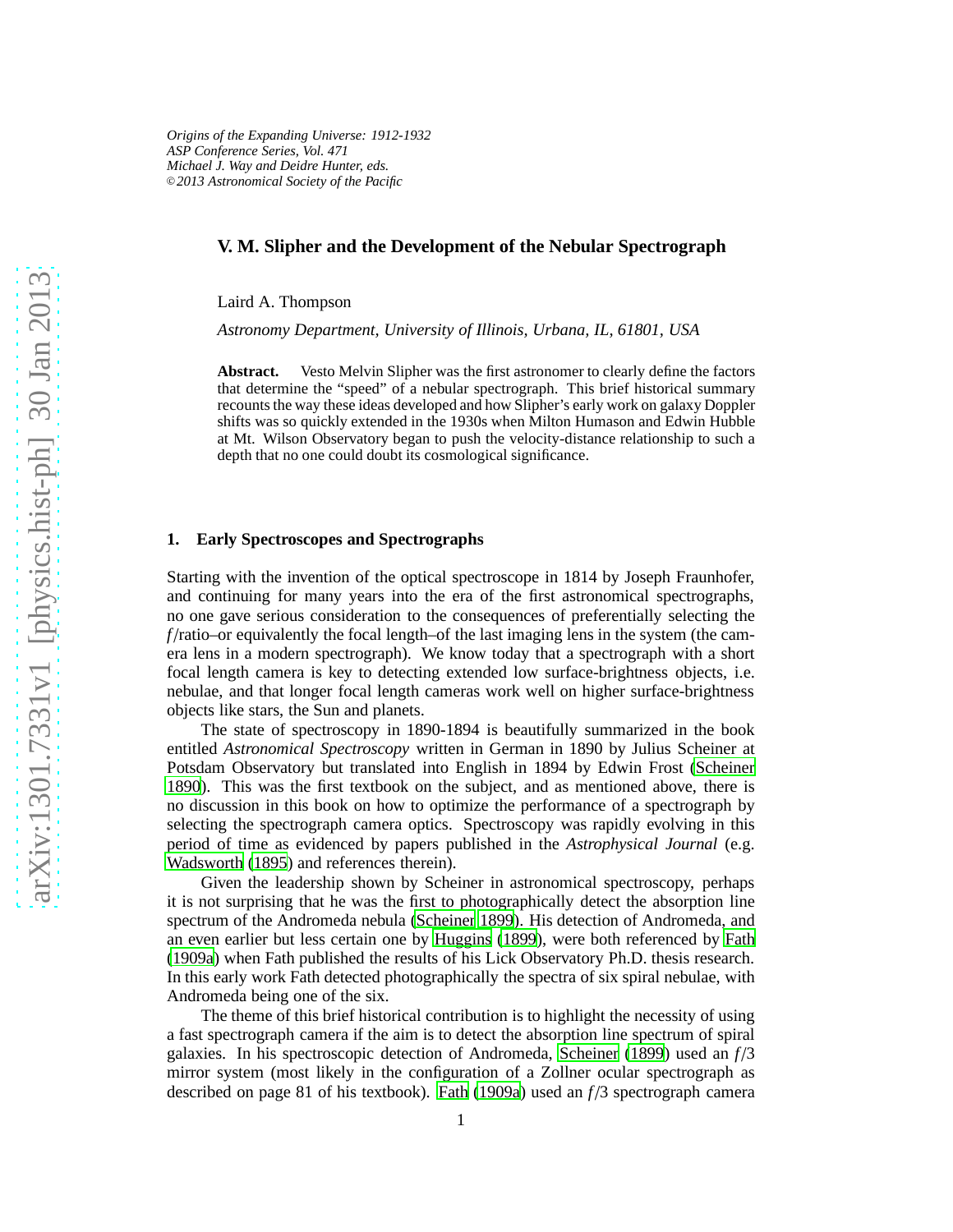lens in his work at Lick Observatory and later an *f* /2 lens when he worked at Mt. Wilson, and Vesto Melvin ("V.M.") Slipher employed an  $f/2.5$  commercial camera lens in the spectrograph he used to detect spiral galaxy spectra for measuring Doppler shifts.

## **2. Brashear Spectrographs for Lick and Lowell Observatories**

In the early 1890s W. W. Campbell, one of the great stellar spectroscopists of the late  $19<sup>th</sup>$  and early  $20<sup>th</sup>$  centuries, designed Lick Observatory's Mills spectrograph in conjunction with its manufacturer, the John A. Brashear Company of Pittsburgh. The Mills spectrograph arrived at Lick Observatory in 1894 and was set to work collecting photographic spectra of stars. Soon after the Mills spectrograph was delivered, Percival Lowell approached John Brashear to build a spectrograph for the Lowell Observatory 24-inch refractor. These two spectrographs share many of the same design characteristics. In particular, the spectrograph cameras were  $f/14$  in both instruments, and both accommodated three prisms allowing them to work at high spectral dispersion.

Percival Lowell hired V.M. Slipher in 1901, fresh out of Indiana University, to commission the Brashear spectrograph on the Lowell Observatory 24-inch refractor [\(Hoyt 1980](#page-6-4); [Smith 1994](#page-6-5)). Slipher's first scientific assignment was to measure the rotation rate of the planet Venus, and before starting this more difficult task, Slipher confirmed his techniques by obtaining spectra with the Brashear spectrograph of the planets Jupiter and Saturn. Since all three planets–Jupiter, Saturn and Venus–are high surface brightness objects, the Brashear spectrograph was able to make the necessary detections in the original design configuration. Slipher successfully determined an upper-limit to Venus' rotation as no rotation could actually be detected. He finished this work by 1903.

Throughout the period from 1901 to 1910, V.M. Slipher interspersed his investigations of planetary rotation with spectroscopic and radial velocity measurements of stars. One of his papers was a systematic investigation of radial velocity standard stars with the Brashear spectrograph [\(Slipher 1905](#page-6-6)). During this same period he published approximately 30 papers in journals and in the Lowell Observatory Bulletin.

As documented in their correspondence, Percival Lowell began to encourage V.M. Slipher starting in 1909 to work in an entirely new area of research: to determine the spectroscopic properties of the light coming from the outer parts of spiral nebulae. As reported by [Smith](#page-6-5) [\(1994](#page-6-5)), Lowell was motivated by the idea that spiral nebulae might resemble proto-solar systems and that the spectra from the outer regions of spirals might resemble the spectra of the giant outer planets. All observations of the outer regions of spirals in this era were destined to be unsuccessful. Venus and Jupiter have an approximate surface brightness of 1.2 mag/arcsec<sup>2</sup> and 5.4 mag/arcsec<sup>2</sup>, respectively. Bright galaxy nuclei have a surface brightness in the range of 10 to 12 mag/arcsec<sup>2</sup>, and yet the outer parts of spirals (the region of Percival Lowell's interest) have a surface brightness in the range of 21 mag/arcsec<sup>2</sup>. The 15 magnitude difference in surface brightness between Jupiter and the outer parts of spirals is a factor of 1 million in terms of flux received at the photographic plate. The surface brightness difference between Jupiter and the nuclei of spirals–which Scheiner, Fath and Slipher all detected–was a factor of several hundred.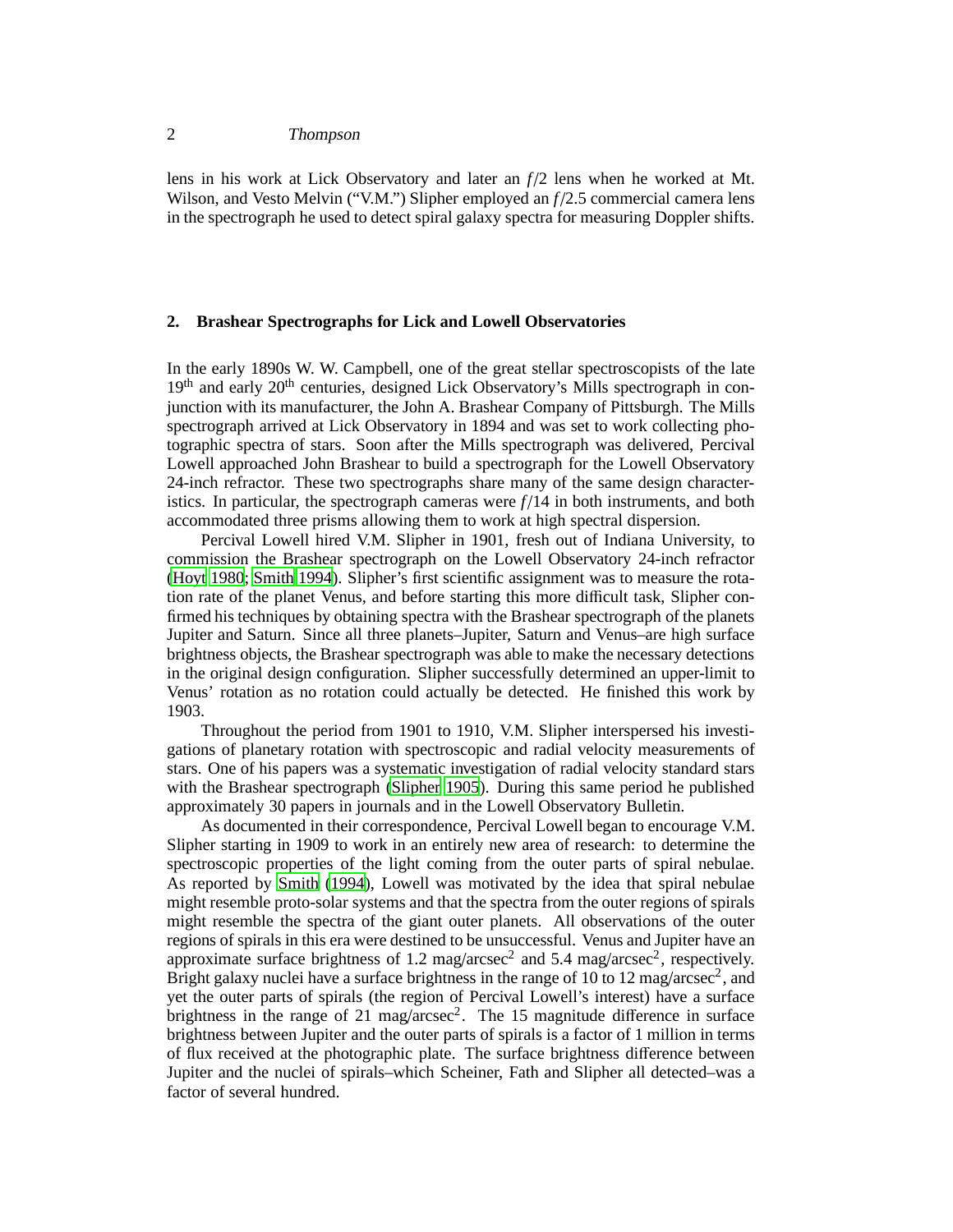## **3. Fath and Slipher Extend the Work of Scheiner**

Percival Lowell was not the only astronomer who had an interest in the spectra of spiral nebulae. Others speculated that spiral nebulae were galaxies of stars and that their spectra could reveal key evidence in this regard. By 1907 W. W. Campbell at Lick Observatory encouraged Ph.D. student Edward Fath to begin spectroscopic observations of spiral nebulae and globular clusters with the 36-inch Crossley reflector. Fath's spectrograph went together quickly because it was assembled in a wooden box. It was so crude that adding spectral comparison lines to any spectrum meant that the spectrograph had to be completely removed from the telescope. These characteristics precluded Fath from measuring reliable radial velocities. But much to his credit, Fath's new spectrograph at Lick Observatory used a fast spectrograph camera lens: f/3.04. By 1908 he had succeeded in detecting spectral lines (both absorption and emission) in a few galaxies, and by 1909 he had published his first results (those based on his Ph.D. thesis work). Eventually, Fath published three papers documenting observations for a total of ten galaxy spectra [\(Fath 1909a,](#page-5-0) [1911](#page-5-1), [1913](#page-5-2)).

Those who read Fath's original work from 1909 can recognize that his observations raised as many new questions as they solved. He did see absorption lines from the constituent stars in the spirals, but the spectra of spirals also showed emission lines from Seyfert galaxy activity. The original data are described in [Fath \(1909a](#page-5-0)). These stand on their own and are easy to understand in a modern context, but his interpretation of his own observations [\(Fath 1909b](#page-5-3)) reflects the great uncertainty that existed in that era regarding the nature of the spiral nebulae.

After graduating with his Ph.D. degree, Fath accepted a position at Mt. Wilson Observatory where he continued his work on spiral nebulae by building another spectrograph for the newly completed Mt. Wilson 60-inch telescope. His second spectrograph was no more robust than his first. Slipher and Fath met for the first time at Mt. Wilson Observatory in August, 1910, approximately one year after Fath's first paper on spiral nebulae had been published. They were both attending a large astronomical gathering entitled the 4<sup>th</sup> Conference of the International Union for Cooperation in Solar *Research*. Soon after they met at this conference, they began an intermittent correspondence that lasted three years. Based on the correspondence between Fath and Slipher (available in the Lowell Observatory Archives) and on the timing of Slipher's subsequent work, it appears that their meeting at Mt. Wilson helped to spur Slipher into action. With the mechanical assistance of Stanley Sykes, Slipher modified the Brashear spectrograph allowing it to accept a fast spectrograph camera lens. Because Fath's spectrographs were neither rigid nor stable enough to provide Doppler shifts, a perfect opportunity was open for V.M. Slipher to apply to the spiral nebula problem everything he had learned about Doppler shifts and the Brashear spectrograph during the previous ten years. Slipher purchased an *f* /2.5 commercial camera lens from Voigtlander and installed it in the Brashear spectrograph. Figure 1 shows the new equipment in its final assembled form.

Slipher's first target was the Andromeda nebula, and his first opportunity to use the new spectrograph camera came in December 1910. His early spectra showed some absorption lines, but the results were not optimal. In a letter to Fath dated February 8, [1](#page-2-0)911, Slipher<sup>1</sup> estimates that the sky was so poor during these exposures that his equiv-

<span id="page-2-0"></span> $1$ [Slipher \(1911\)](#page-6-7)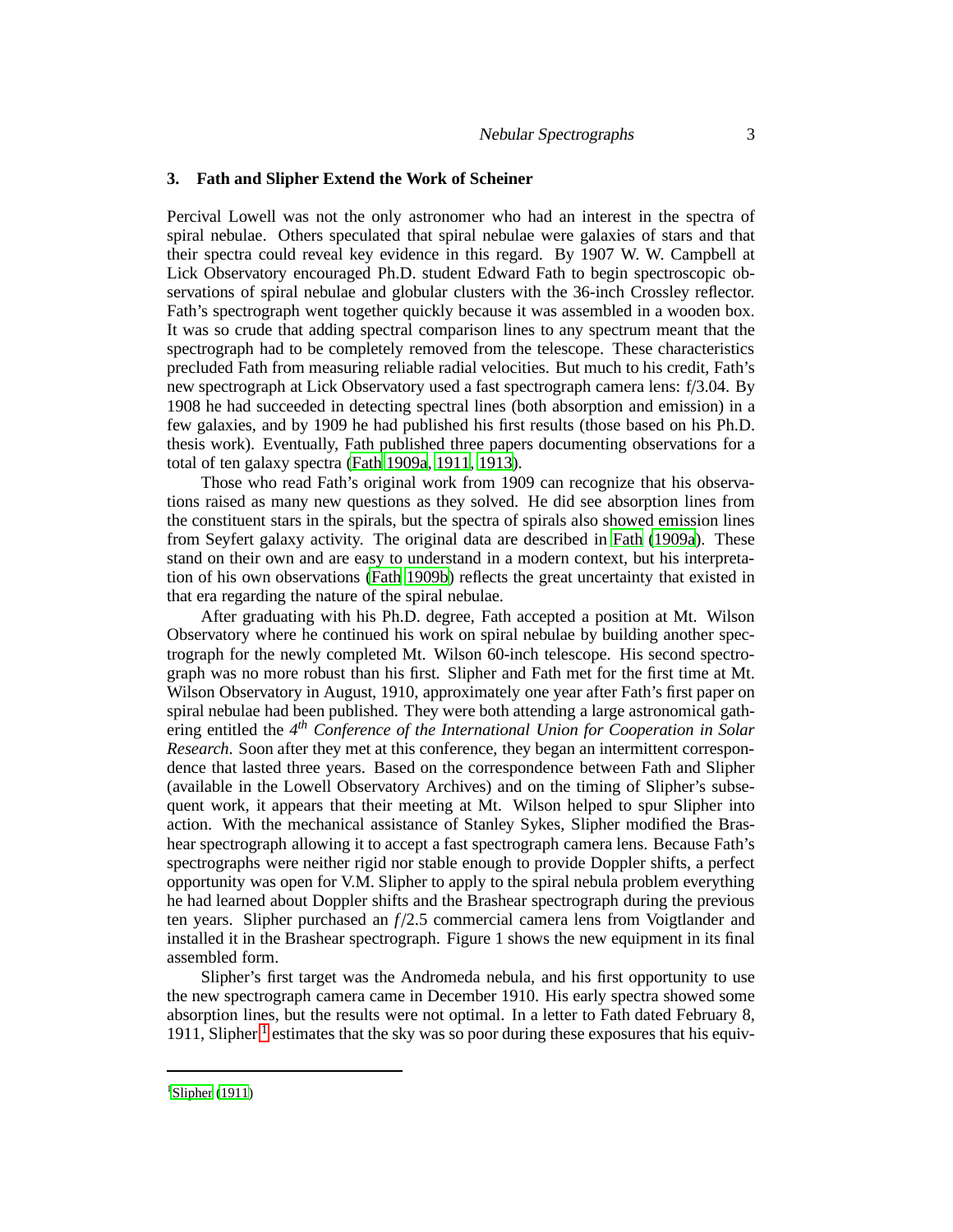

Figure 1. The collimated beam from the Brashear spectrograph enters from below through the hole on the lower left, passes through the prism (visible under the large triangular plate), and proceeds to the  $f/2.5$  Voigtlander lens that is mounted inside the large brass cylinder in the upper right. The photographic plate holder is held under two mounting screws on the upper right hand side at the focal plane of the Voigtlander lens.

alent total exposure time in 1910 amounted to no more than four hours. V.M. Slipher tried again in the fall of 1911 and found that his second effort was also unsuccessful because he had used a prism with too low a dispersion and a slit that was too narrow (relative to the grain in the photographic emulsion). By fall 1912, he was using a higher dispersion prism (i.e. a prism of denser glass) and a wider slit. Both the 1911 and the 1912 configurations gave the same spectral resolution, but the latter combination produced a better image of the slit on the photographic emulsion [\(Slipher 1913](#page-6-8)). It was at that point (September 17, 1912) that on an exposure lasting one full night he obtained his first spectrum of Andromeda with an image that could be measured for the Doppler shift. He followed up rather quickly with more exposures, the first pair each lasting two nights (November 15+16 and then December 3+4) and the final one lasting three nights (December 29+30+31). All of the spectra taken in late 1912 yielded measurable Doppler shifts.

In his early papers on Andromeda, Slipher made no mention of the slit width he used in the spectrograph. But in [Slipher \(1917\)](#page-6-9) he states that his prism worked at 140 Å mm−<sup>1</sup> and that the equivalent slit width was 0.06 mm. I interpret this to mean that the slit projects onto the plate with a width of 0.06 mm, and working backwards with the optical properties of the spectrograph and the 24-inch Lowell refractor, this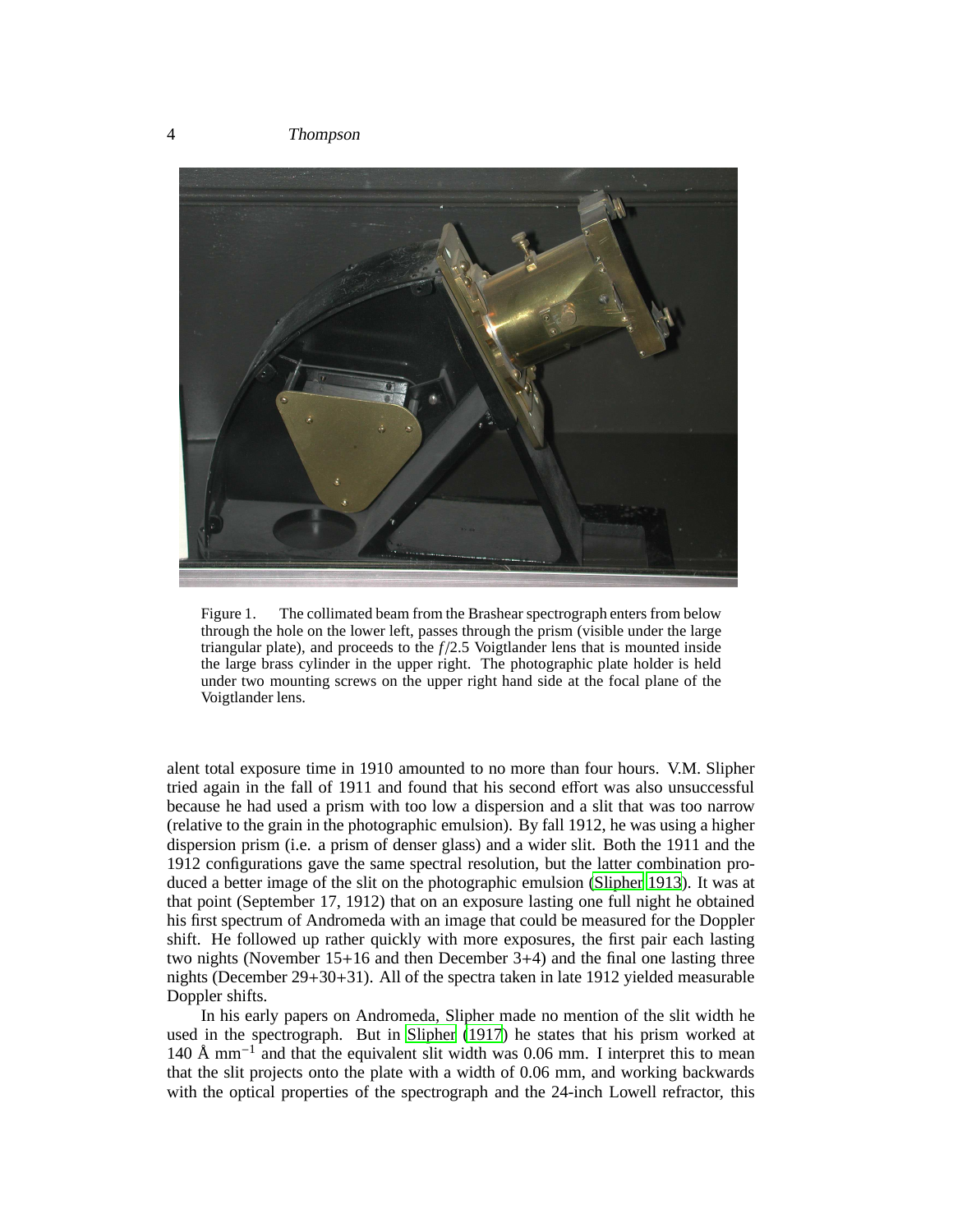means that on the sky the slit width was 8.25 arcsec. [Fath \(1909a](#page-5-0)) states that on the Crossley reflector, he used a slit width of 0.15 mm, and this converts to an angular width of 5.8 arcsec. So both the Fath and Slipher instruments were working as nebular spectrographs at very low spectral dispersion with wide slits. Only in this way could they attain adequate signal-to-noise ratios on the final photographic image.

# **4. The Defining Properties of Nebular Spectrographs**

Although Scheiner and Fath were the first to use short focal length camera lenses in their spectrographs thereby making the absorption lines of spiral nebulae detectable, V.M. Slipher went a step further in an effort to determine what parameters–for both the telescope and the spectrograph–were responsible for optimizing the detection of low surface brightness objects. Slipher's conclusions first appeared in a letter to Fath dated February 8, 1911:

the ratio of the aperture to focus of the telescope objective has nothing to do with its usefulness for spectrum work on the extended surface ... Intensity of the image on the slit of course does not count but (the) intensity of spectrum on the sensitive surface does and it is only the camera that determines this.

In this correspondence Slipher asks Fath directly whether spectra of spiral nebulae taken with the Mt. Wilson 60-inch telescope are significantly better than those taken with the 36-inch Crossley reflector, but Fath was unable to give any clear evidence one way or the other. He simply replied that the two spectrographs he used were sufficiently different that he could not tell. Of course, Slipher was working with the Lowell Observatory 24-inch refractor with a long focal length objective, and this matter was of key importance to him.

V.M. Slipher's design specifications for nebular spectrographs were repeated in a very clear manner in all three of his papers on the Doppler shifts in galaxy spectra: [Slipher](#page-6-8) [\(1913](#page-6-8)), [Slipher](#page-6-10) [\(1915](#page-6-10)), [Slipher](#page-6-9) [\(1917](#page-6-9)). These ideas became of central importance to the later work of Milton [Humason \(1931](#page-6-11)), work that provided the foundation for Edwin Hubble's extension of the velocity-distance relation beyond the initial fortyone Doppler shifts determined by V.M. Slipher (those 41 were originally published as a complete list in [Eddington \(1923](#page-5-4))). It is emphatically true that without Slipher's initial 41 Doppler shifts and without his clearly stated design principles for nebular spectrographs, Humason and Hubble's work on the velocity-distance relation would have suffered a considerable delay.

By the 1930s, the key role of the spectrograph camera's *f* /ratio was recognized by the staff of the Mt. Wilson Observatory. The first spectrograph given to Humason for redshift work used an *f* /1.43 camera lens. Later Humason had access to a series of extremely fast camera lenses with  $f/0.59$  built specifically for the Humason-Hubble redshift program [\(Rayton 1930\)](#page-6-12). The ease with which Humason pushed to higher redshifts on the Mt. Wilson 100-inch telescope, far beyond those of Slipher, was almost entirely dependent on the speed and excellent optical quality of the Rayton spectrograph camera lens and had little to do with the 100-inch telescope aperture.

A modern re-statement of Slipher's nebular spectrograph design concepts was made by Mt. Wilson Observatory's Ira Bowen in 1952 when he wrote in a more complete way (for both nebular and stellar sources) how the "speed" of a spectrograph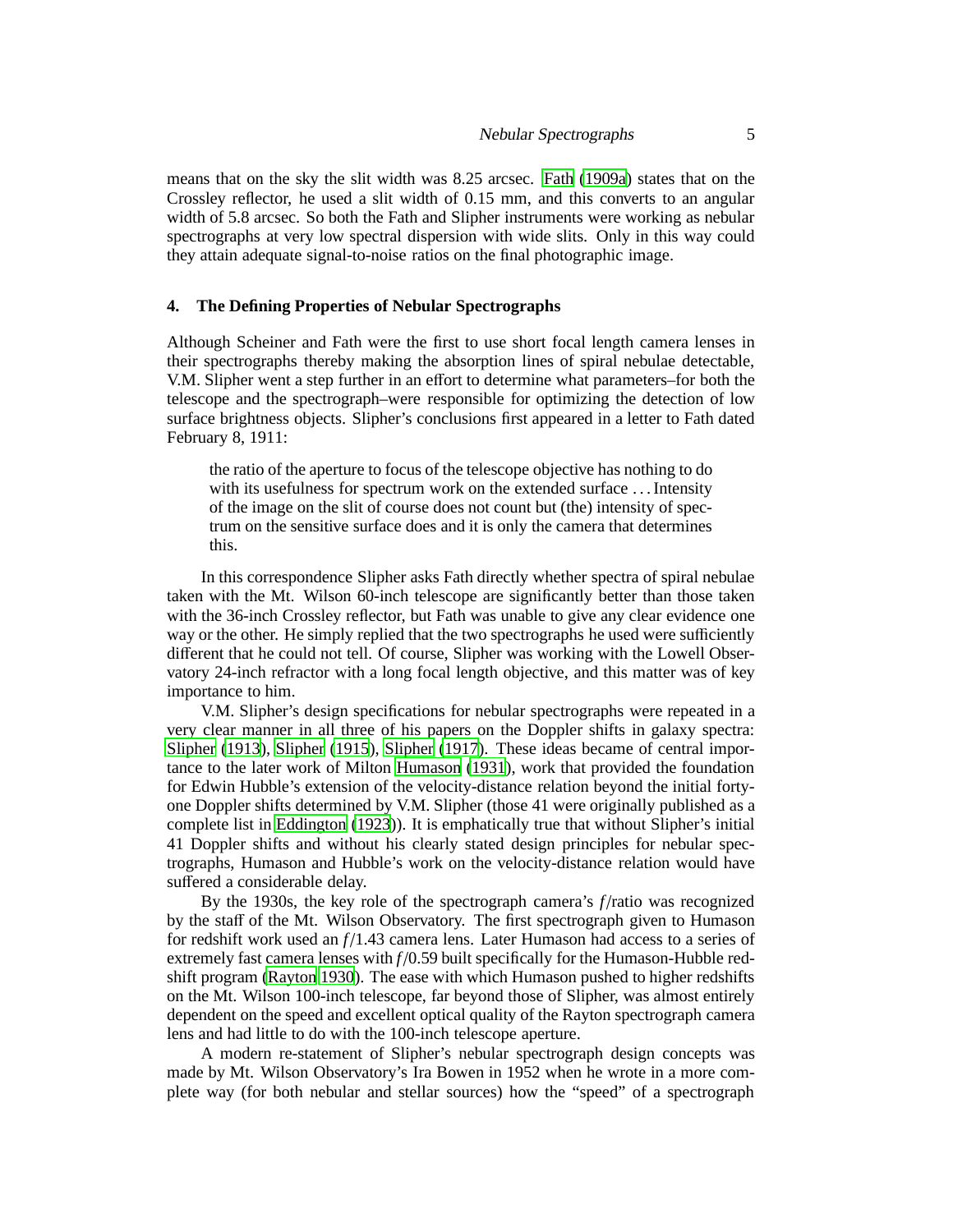#### 6 Thompson

depends on key parameters like the diameter of the telescope objective, the *f* /ratio of the spectrograph camera lens, and (for stars) the slit width relative to the seeing disk [\(Bowen 1952](#page-5-5)). For a true nebular spectrograph, exactly as V.M. Slipher originally stated, Bowen found the "speed" of detection (i.e. the energy cm<sup>-2</sup> s<sup>-1</sup> received at the detector) is completely independent of the diameter and focal length of the telescope objective and can be written as follows:

"
$$
"speed" = (object surface brightness) w'P/F2
$$
 (1)

where w' is the projected slit width in millimeters at the detector, P is the spectral dispersion in Ångstroms mm−<sup>1</sup> at the detector, and *F* is the focal ratio of the spectrograph camera lens. For example, if we assume that *w* ′*P* (the number of Ångstroms sampled by the spectrograph slit at the photographic plate) was the same in Slipher's nebular spectrograph as it was in Humason's spectrograph with the Rayton lens, the relative "speed" of detection between their two systems when working on the same object is the square of the ratio of the two cameras *f* /ratios:

$$
(2.5/0.59)^2 = 18.\t(2)
$$

So it is not surprising that the Humason-Hubble team pushed deeper into the Universe when they confirmed in the 1930s the linear velocity distance relation.

Those who want to see a more complete discussion of the speed of spectrographs and their key design parameters might look at the somewhat updated description in [Bowen \(1964](#page-5-6)) or at monographs on instrumentation design like *Astronomical Optics* by [Schroeder \(1987](#page-6-13)). The use of the symbols w' and P above are taken from [Schroeder](#page-6-13) [\(1987](#page-6-13)), and I have omitted from the simple equations above several parameters, for example the end-to-end optical system efficiency and the "anamorphic magnification" in the spectrograph beam, because these two parameters will be somewhat similar from one optical system to the other.

**Acknowledgments.** I thank Ms. Lauren Amundson for providing scanned copies of the correspondence between Edward Fath and V.M. Slipher from the Lowell Observatory Archives. I thank the two referees, Joseph Tenn and John Hearnshaw, for their help in improving the clarity and contents of this contribution. Generous thanks are also due to both the Scientific Organizing Committee and the Local Organizing Committee for making this conference a success and for following through with the publication of the proceedings.

#### **References**

<span id="page-5-6"></span><span id="page-5-5"></span>Bowen, I. S. 1952, The Spectrographic Equipment of the 200-inch Hale Telescope, ApJ, 116, 1 — 1964, Spectrographs, in Astronomical Techniques, ed. W. A. Hiltner (University of Chicago

- <span id="page-5-4"></span>Eddington, A. S. 1923, The Mathematical Theory of Relativity (Cambridge University: Cambridge, England)
- <span id="page-5-0"></span>Fath, E. A. 1909a, The Spectra of Some Spiral Nebulæ and Globular Star Clusters, PASP, 21, 138
- <span id="page-5-3"></span>— 1909b, The Spectra of Some Spiral Nebulæ and Globular Star Clusters, Lick Observatory Bulletin, 5, 71
- <span id="page-5-1"></span>— 1911, The Spectra of Some Spiral Nebulæ and Globular Star Clusters, ApJ, 33, 58
- <span id="page-5-2"></span>— 1913, The Spectra of Spiral Nebulae and Globular Star Clusters. Third Paper, ApJ, 37, 198

Press: Chicago), chap. 2, 34